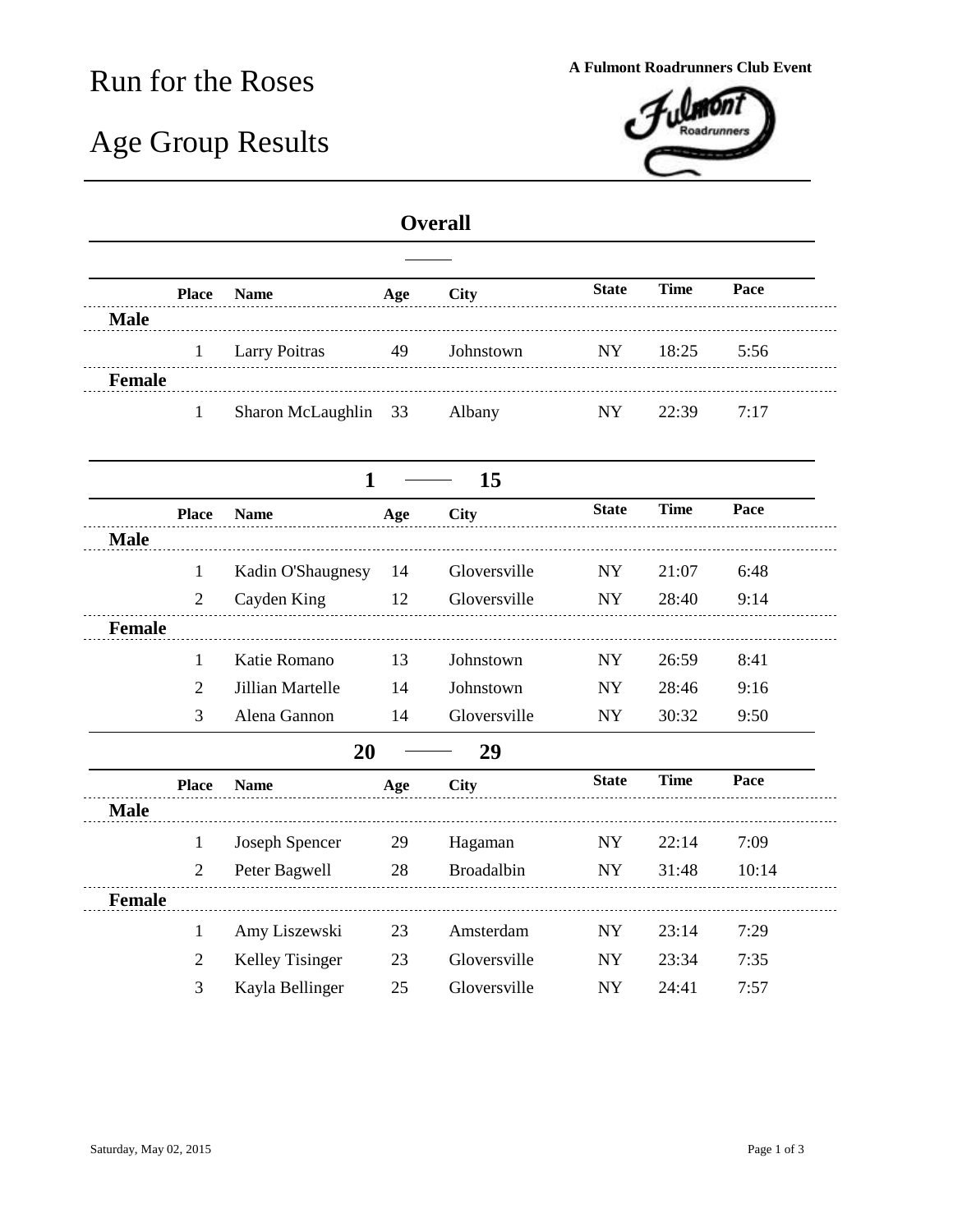|               |                | 30                     |     | 39               |              |             |      |
|---------------|----------------|------------------------|-----|------------------|--------------|-------------|------|
|               | <b>Place</b>   | <b>Name</b>            | Age | <b>City</b>      | <b>State</b> | <b>Time</b> | Pace |
| <b>Male</b>   |                |                        |     |                  |              |             |      |
|               | $\mathbf{1}$   | Jeremy Lombardoni      | 36  | Gloversville     | <b>NY</b>    | 19:06       | 6:09 |
|               | $\overline{2}$ | Jefff Klingbeil        | 34  | Johnstown        | NY           | 19:38       | 6:19 |
|               | 3              | <b>Steven Shrader</b>  | 32  | Amsterdam        | <b>NY</b>    | 20:20       | 6:33 |
| <b>Female</b> |                |                        |     |                  |              |             |      |
|               | 1              | <b>Stacey Merchant</b> | 36  | Fort Plain       | <b>NY</b>    | 24:08       | 7:46 |
|               | $\overline{2}$ | Jill Thaisz            | 30  | Gloversville     | <b>NY</b>    | 24:27       | 7:52 |
|               | 3              | Jessica Egelston       | 38  | Fultonville      | <b>NY</b>    | 25:53       | 8:20 |
|               |                | 40                     |     | 49               |              |             |      |
|               | <b>Place</b>   | <b>Name</b>            | Age | <b>City</b>      | <b>State</b> | <b>Time</b> | Pace |
| <b>Male</b>   |                |                        |     |                  |              |             |      |
|               | 1              | William Rowback        | 49  | Gloversville     | <b>NY</b>    | 20:51       | 6:43 |
|               | $\overline{2}$ | <b>Walter Gannon</b>   | 44  | Gloversville     | <b>NY</b>    | 21:47       | 7:01 |
|               | 3              | Dan Towne              | 45  | Gloversville     | NY           | 22:29       | 7:14 |
| <b>Female</b> |                |                        |     |                  |              |             |      |
|               | 1              | Lori Beck              | 41  | Amsterdam        | <b>NY</b>    | 25:34       | 8:14 |
|               | 2              | <b>Tracy Brandt</b>    | 46  | Canajoharie      | <b>NY</b>    | 26:37       | 8:34 |
|               | 3              | Josephine Smimmo       | 42  | Fonda            | <b>NY</b>    | 27:08       | 8:44 |
|               |                | 50                     |     | 59               |              |             |      |
|               | <b>Place</b>   | <b>Name</b>            | Age | <b>City</b>      | <b>State</b> | <b>Time</b> | Pace |
| <b>Male</b>   |                |                        |     |                  |              |             |      |
|               | $\mathbf{1}$   | <b>Matthew Brower</b>  | 52  | Gloversville     | NY           | 21:02       | 6:46 |
|               | $\overline{2}$ | David Patterson        | 54  | Fonda            | NY           | 21:45       | 7:00 |
|               | 3              | Roy Mowrey             | 56  | Johnstown        | NY           | 22:46       | 7:20 |
| Female        |                |                        |     |                  |              |             |      |
|               | $\mathbf{1}$   | Lorraine Skabo         | 57  | Saratoga Springs | <b>NY</b>    | 23:54       | 7:42 |
|               | $\overline{2}$ | Crystal Beekman        | 56  | Johnstown        | <b>NY</b>    | 27:50       | 8:58 |
|               | 3              | Diana Schwartz         | 50  | Fort Plain       | ${\rm NY}$   | 28:15       | 9:06 |